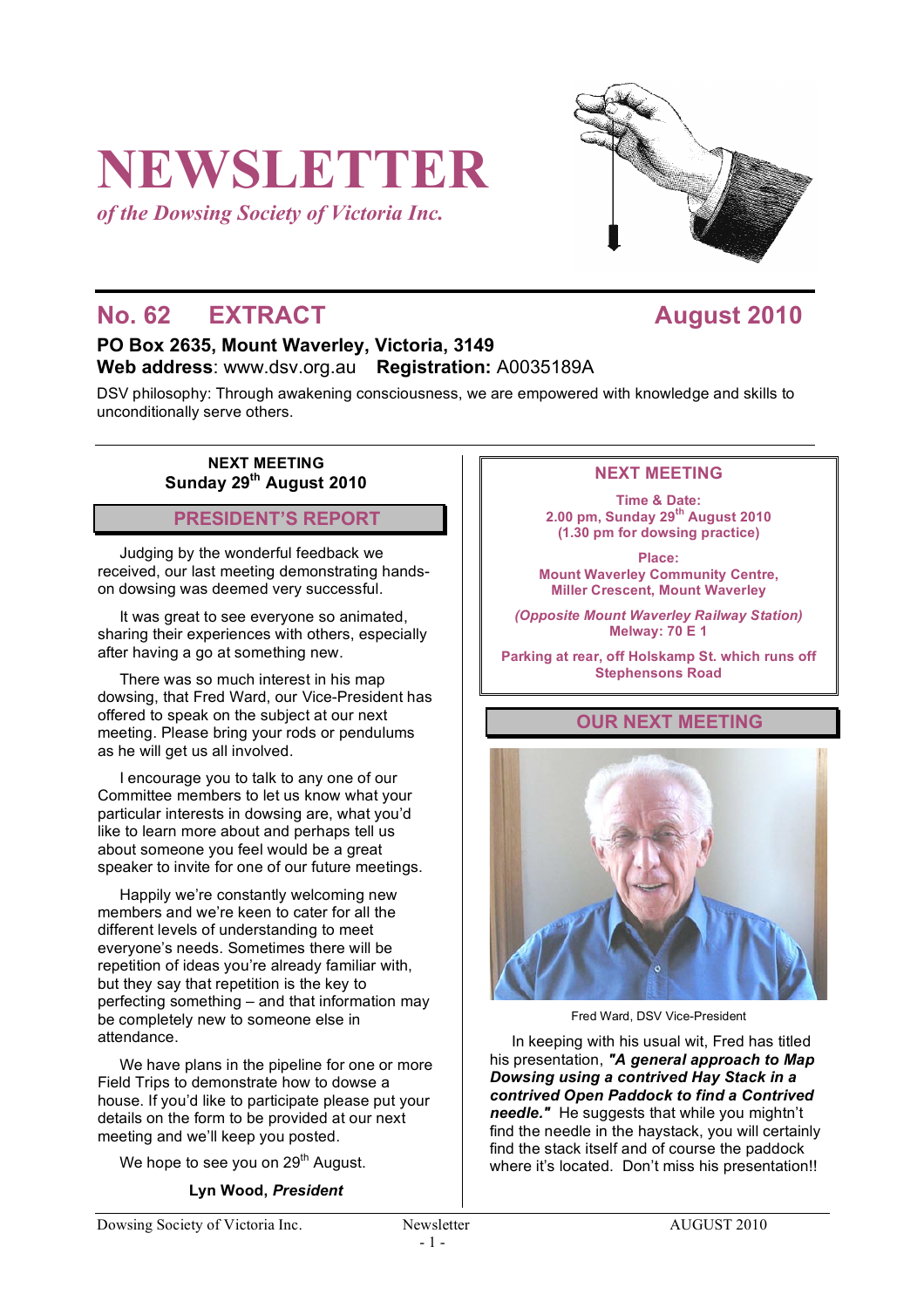

Map dowsing requires a map or an aerial photograph of a site, or a sketch of an area, a particular property or perhaps house or building plan. You can use a pendulum or rods to find what you're seeking.

Map dowsing has many diverse applications, with people using it to help solve crimes, dowse for water, find buried treasure, check out earthquake faults and so on.

Whether or not Fred reveals his secret to finding the proverbial needle, his presentation is sure to entertain and encourage you to try your own spot of map dowsing. Not to be missed at our next meeting.

### **OUR LAST MEETING**

At our last meeting we showcased some of the many ways that dowsing can be used.



Tony Hill - visual demonstrations using sound



Mary Ward - dowsing, healing & sound

The various demonstrations of dowsing, each lead by Committee member, showed the broad range of skills available within the DSV.



Alan Robison - dowsing for healing



Lyn Wood - dowsing checklists



Pauline Abbonizio – dowsing for freshness

**GEMS AND THEIR AURAS**

#### *By Mick Moran, DSV Member - a regular contributor*

One day while dowsing, my wife asked me something in regards to dowsing I couldn't answer. Can you dowse the aura of gems? I said I had no idea but thought it would be easy to find out. With that I took a beautiful single pointed **Lapis Lazuli** pendant I often wear and placed it on the kitchen table in readiness for my dowsing. I stood back about 3 metres and slowly walked towards it with a dowsing rod in hand, concentrating on the aura of the Lapis. I was quite surprised when the rod swung while I was still 2 metres from it.